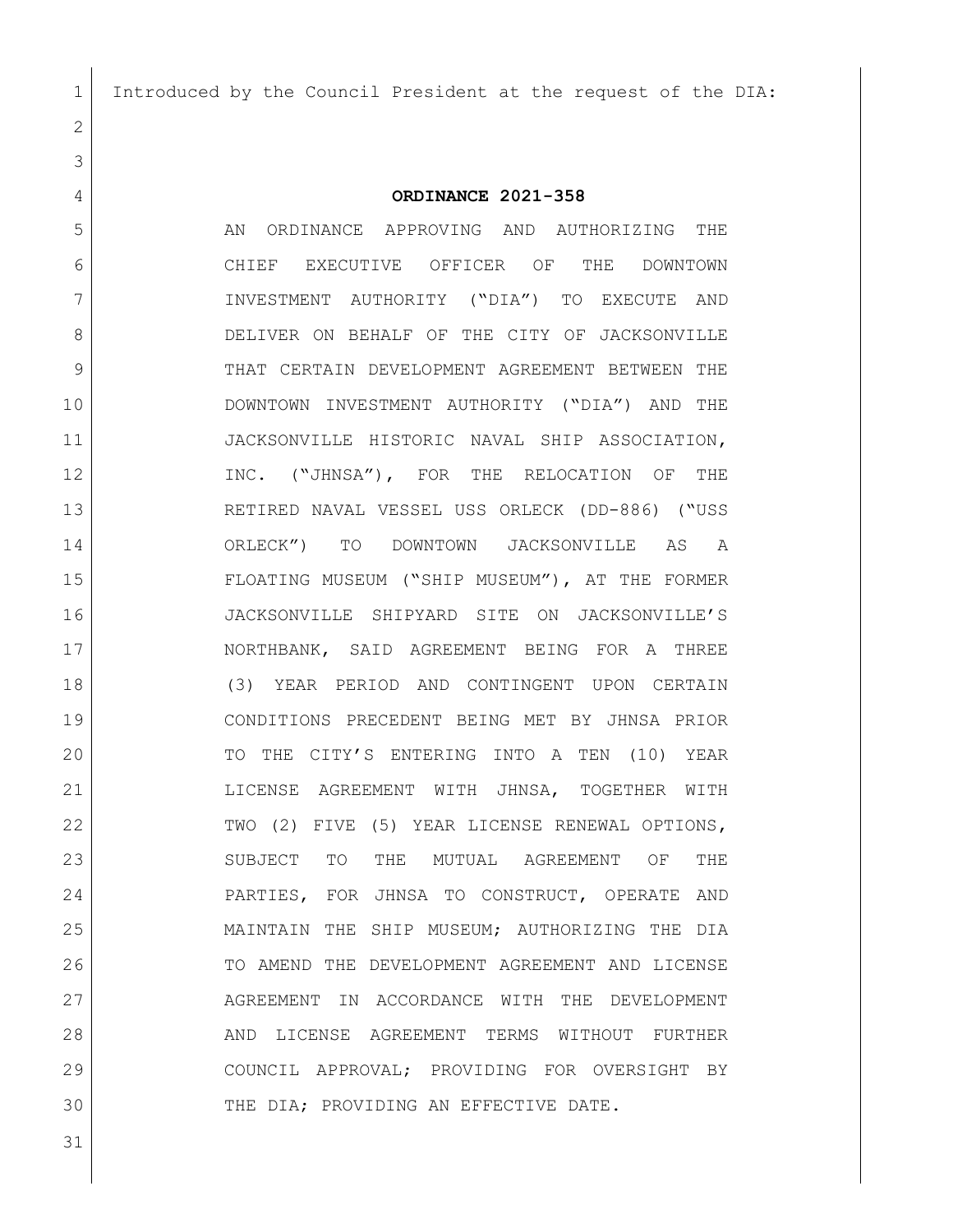**WHEREAS,** the Jacksonville Historic Naval Ship Association, Inc. ("JHNSA") has approached the Downtown Investment Authority ("DIA") with plans to moor the retired naval vessel USS Orleck at the former Jacksonville Shipyard's north/south bulkhead on the 5 north bank of the St. John's River; and

 **WHEREAS**, establishing the USS Orleck in downtown Jacksonville as a Ship Museum and tourist attraction would benefit the City, the 8 Navy, and the public; and

 **WHEREAS,** the JHNSA has taken title to the USS Orleck and has approached the Downtown Investment Authority ("DIA") with plans to moor the USS Orleck at the former Jacksonville Shipyard's north/south bulkhead on the north bank of the St. John's River and 13 to operate the Ship Museum (the "Project"); and

 **WHEREAS,** the DIA has evaluated the Project and has proposed a development agreement and license agreement to ensure the Project's overall operation is satisfactory and contributing to the City, including the obligation of JHNSA to relocate or remove the USS Orleck, at no cost to the City, if the DIA determines at anytime that the USS Orleck is not contributing to the improvement of 20 Downtown Jacksonville; and

 **WHEREAS**, the DIA, pursuant to its Resolution dated January 15, 2020, attached hereto as **Exhibit 1**, has requested that the Council of the City of Jacksonville, Florida approve this Ordinance; now therefore

 **BE IT ORDAINED** by the Council of the City of 26 Jacksonville:

 **Section 1. Recitals Correct.** The above recitals are true 28 and correct, and by this reference are incorporated herein.

 **Section 2. Authorization.** There is hereby approved and the Chief Executive Officer of the DIA is hereby authorized to execute and deliver that certain Development Agreement (the

 $- 2 -$